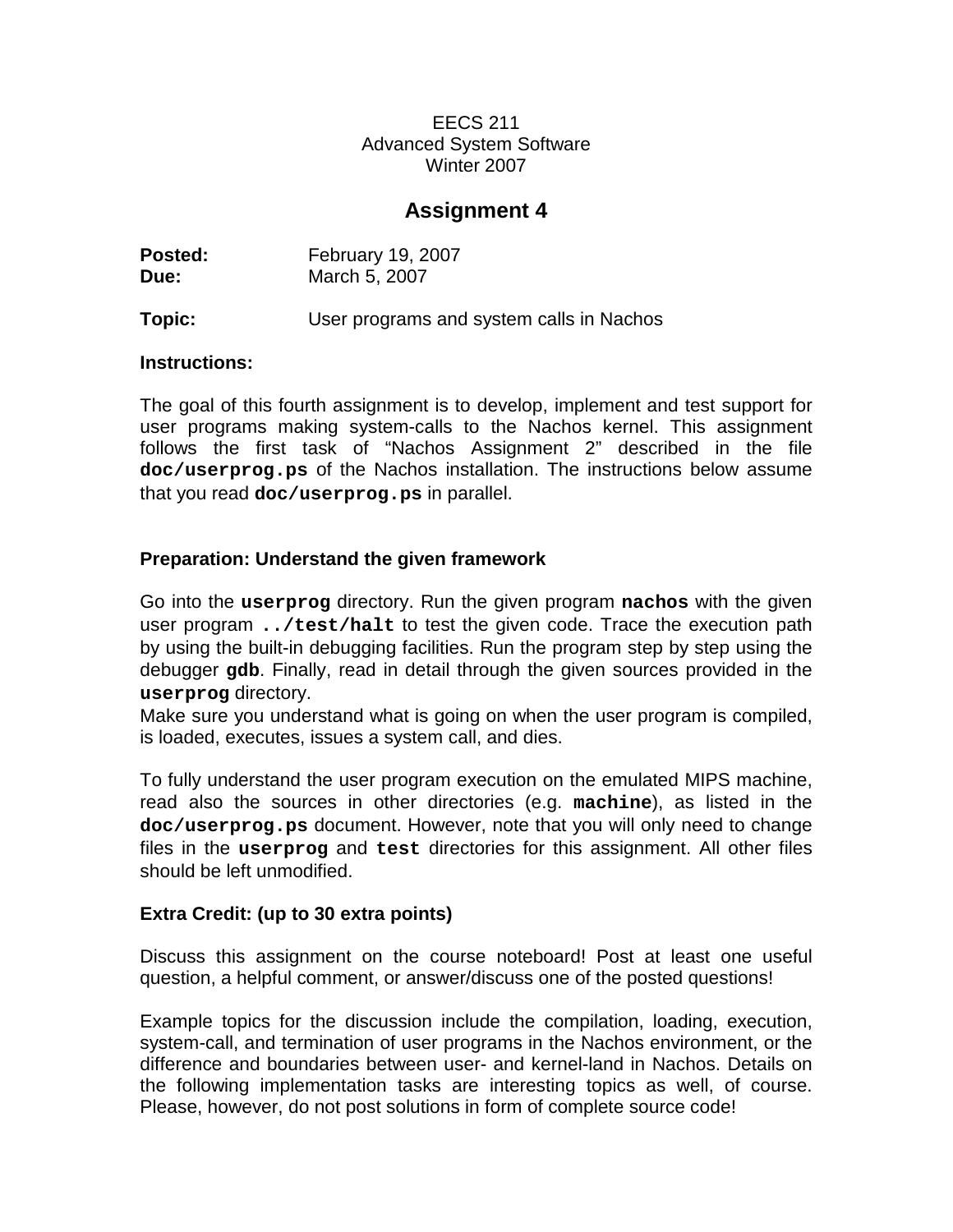### **Task 1: Implement basic exception handling and system calls for file I/O**

See item 1 in **doc/userprog.ps**.

Modify and complete the code in file **exception.cc** to support the exception types listed in **../machine/machine.h** and the system calls listed in **syscall.h**. To do this, implement a (big) **switch** statement in the function **ExceptionHandler()**with one **case** for each exception type. The **SyscallException** should be handled by a new function **SystemCall** that again contains a (big) **switch** statement to handle each type of system call. All this code should go into file **exception.cc**.

Note that, except for the **SyscallException**, all exceptions are fatal errors for the user program at this time (in later assignments, we will change that). Thus, the kernel should print an error message (for us to observe the error) and then cleanly terminate the user program.

We will first limit ourselves to support only basic system-calls. For this assignment, your code should support the following 7 system-calls:

- (a) SC\_Halt
- (b) SC\_Exit
- (c) SC\_Create
- (d) SC\_Open
- (e) SC\_Read
- (f) SC\_Write
- (g) SC\_Close

For the file I/O system calls, you should support input from the console (**OpenFileId ConsoleInput**, alias **stdin**), output to the console (**OpenFileId ConsoleOutput**, alias **stdout**), and input and output to regular files (**OpenFileId > 1**). For console I/O, it will be necessary to implement a synchronous console class (for simplicity, place the class **SynchConsole** into the file **exception.cc**). You will find the class **SynchDisk** provided in the **filesys** directory very helpful as it contains very similar functionality.

Note that you will need to copy data from kernel address space into user space. For example, for the SC\_Open system call, you need to read a filename provided in user land. To achieve this cleanly, implement a set of dedicated memory copy functions in the kernel, with the following signatures:

```
void CopyToKernel(
     int FromUserAddress,
     int NumBytes,
     void *ToKernelAddress);
void CopyToUser(
    void *FromKernelAddress,
     int NumBytes,
     int ToUserAddress);
```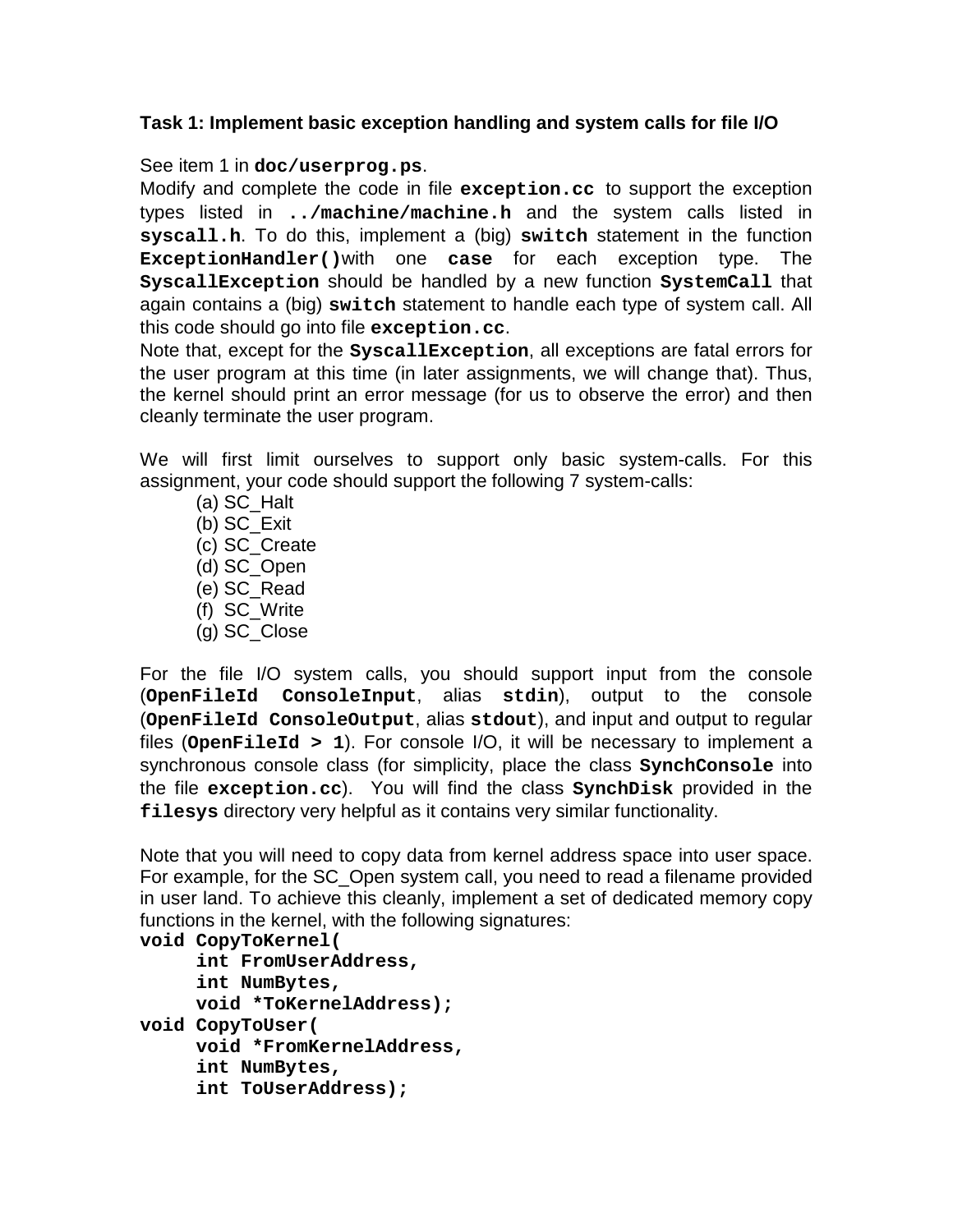In addition, it will be convenient to have copy functions which handle nullterminated strings, as follows:

```
void CopyStringToKernel(
     int FromUserAddress,
     char *ToKernelAddress);
void CopyStringToUser(
     char *FromKernelAddress,
     int ToUserAddress);
```
To implement these functions, you can use the functions **ReadMem()** and **WriteMem()** which are declared in **machine.h** and implemented in **translate.cc**. Note that we will re-use these functions just for simplicity (actually, this is considered "dirty" because this uses internal functions of the machine simulation; see the comment above the function declaration in **machine.h**).

Further, to properly handle the file I/O system calls, you will need to maintain a list of open files for each process. Class **AddrSpace** (in files **addrspace.h** and **addrspace.cc**) is a good place to keep this list and its maintenance functions because each process is now assigned such a space (via the **Thread->space** pointer). To keep things simple, maintain an array of 5 entries for open files. The first two entries should be reserved for **ConsoleInput** (alias **stdin**) and **ConsoleOutput** (alias **stdout**). Make sure to check parameters provided by I/O system calls properly and cleanly abort user programs which attempt to write into an unopened file or try to read from **stdout**, etc. Also, make sure to close any files left open when the user program exits or is aborted.

Finally, please note that in order to have a "bullet-proof" kernel, all possible "bad" things a user program may do (e.g. raising unsupported exceptions or providing invalid arguments to system calls), must not disturb any kernel data structures, nor any other processes. Instead, a misbehaving application must be properly terminated and cleaned up. Try to make sure that your implementation takes care of this as much as possible.

# **Deliverable 1: (30 points)**

- a) The extended source file **exception.cc**.
- b) The extended source files **addrspace.h** and **addrspace.cc**.
- c) A text file **task1.txt** that briefly outlines your implementation (i.e. status, open issues, and decisions taken).